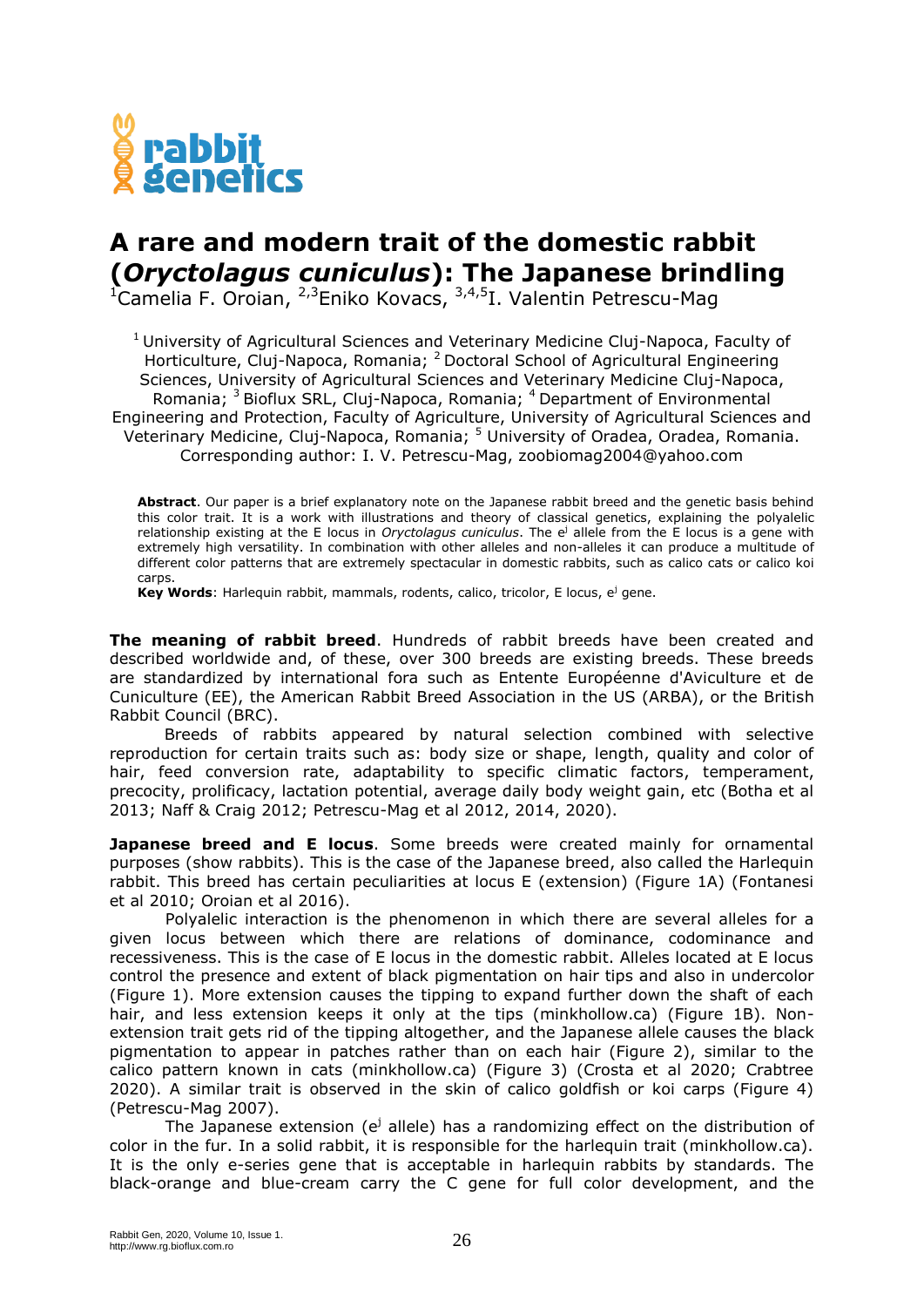magpies (chocolate-white and black-white) carry the chinchilla gene  $(c<sup>ch</sup>)$ (minkhollow.ca). An agouti rabbit or otter rabbit with one full extension (E) and one Japanese gene (e<sup>j</sup>) will always show the randomizing effect which is most notable inside the ears and around the eyes (minkhollow.ca).

| Gene | <b>Name</b>                                 | <b>Description</b>                                                                                                                                                                                                     | <b>Examples</b>                                                                  |
|------|---------------------------------------------|------------------------------------------------------------------------------------------------------------------------------------------------------------------------------------------------------------------------|----------------------------------------------------------------------------------|
| Es   | <b>Steel</b>                                | With agouti, covers the middle<br>band with dark pigment.<br>Darkens the agouti type<br>landmarks: eye circles, triangle<br>at nape of neck, feet, legs, and<br>inside of ears. Leaves white<br>guard hairs (ticking). | Black,<br>Chestnut,<br>and<br>Chinchilla<br><b>Steel</b>                         |
| Е    | Normal<br>Extension of I<br>dark<br>pigment | Working with the C series<br>genes, allows the complete<br>expression of the dark brown<br>pigment.                                                                                                                    | <b>New</b><br>Zealand<br><b>Black</b>                                            |
| ej   | Japanese<br>brindling                       | Works with Agouti gene to<br>cause the black and yellow<br>colors to be arranged in areas<br>instead of individual hairs in a<br>mosaic pattern.                                                                       | Rhinelander<br>(with the<br>Enen<br>genes),<br>Harlequin                         |
| e    | Non-<br>extension of<br>the dark<br>pigment | Working with the C gene series<br>and the rufus modifiers, this<br>gene removes all or most of<br>the dark pigment, leaving<br>yellow, orange or white.                                                                | <b>New</b><br>Zealand<br>Red.<br>Sable Point<br>Dwarf,<br>Frosted<br>Pearl Dwarf |



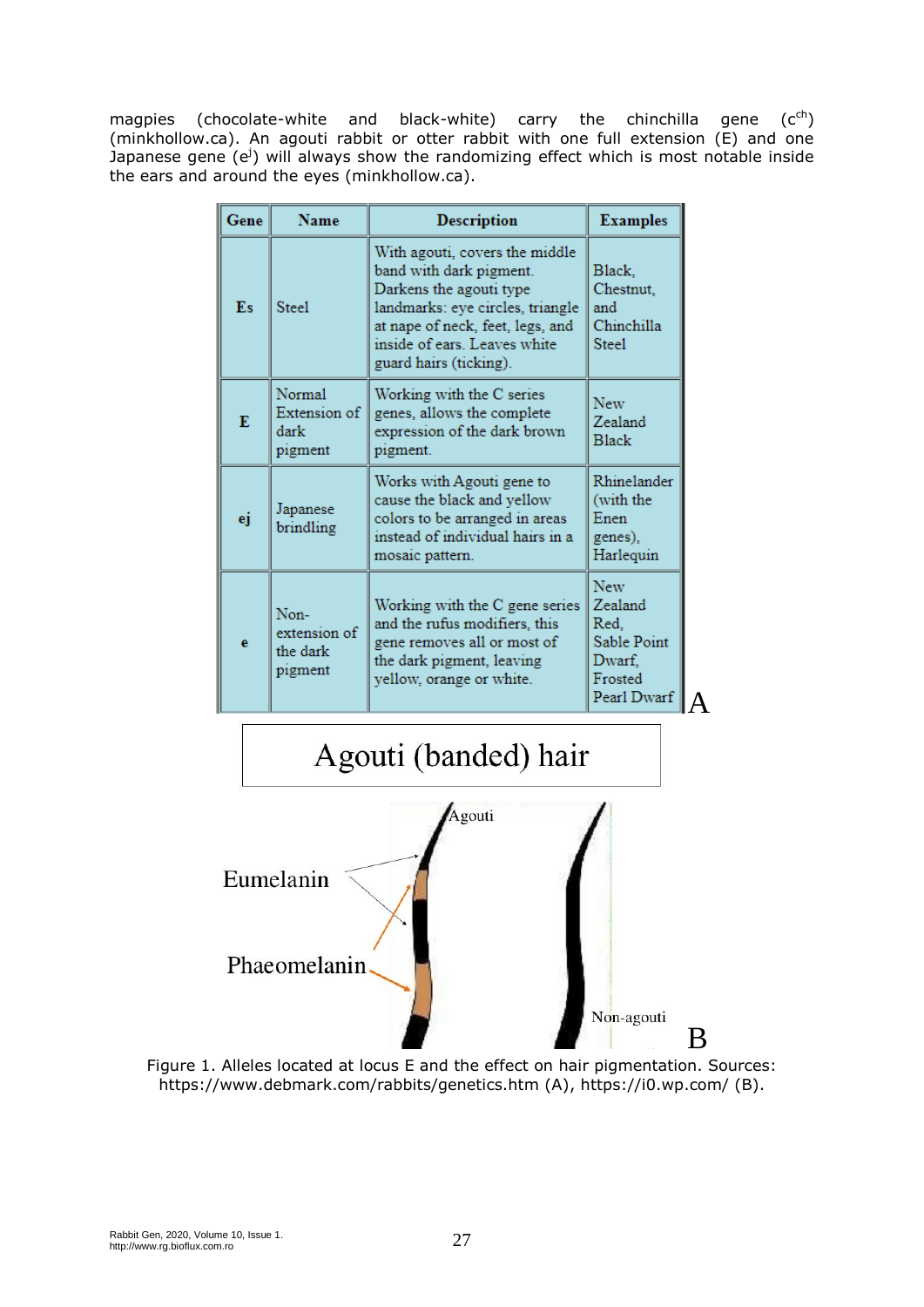

Figure 2. Harlequin phenotype (Japanese), caused by the  $e^{j}$  allele together with the agouti gene (photo by Vicențiu Hossu).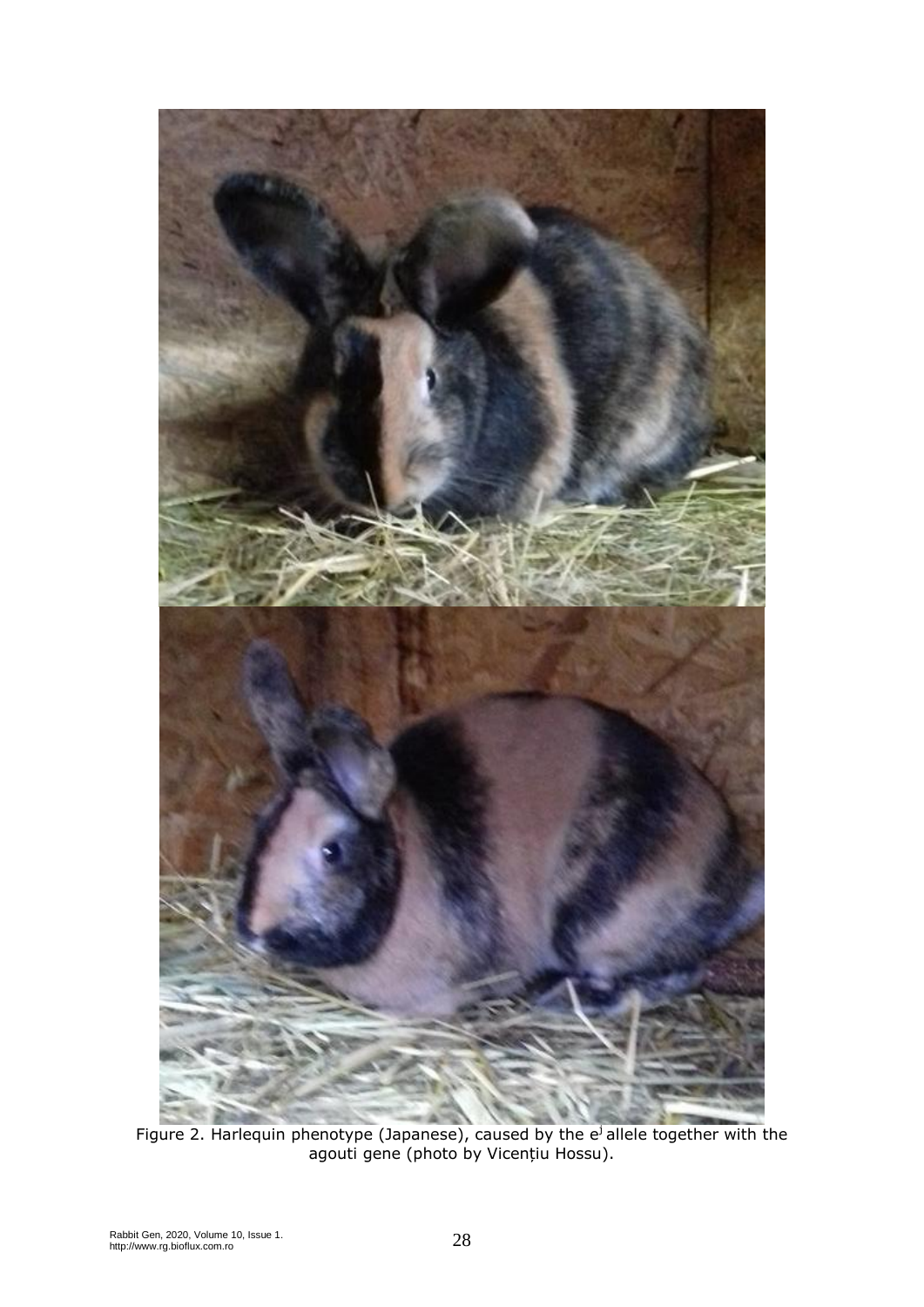

Figure 3. Calico cat, or tricolor, which is similar to Japanese rabbit trait (photo by Vianey Sánchez Antonio).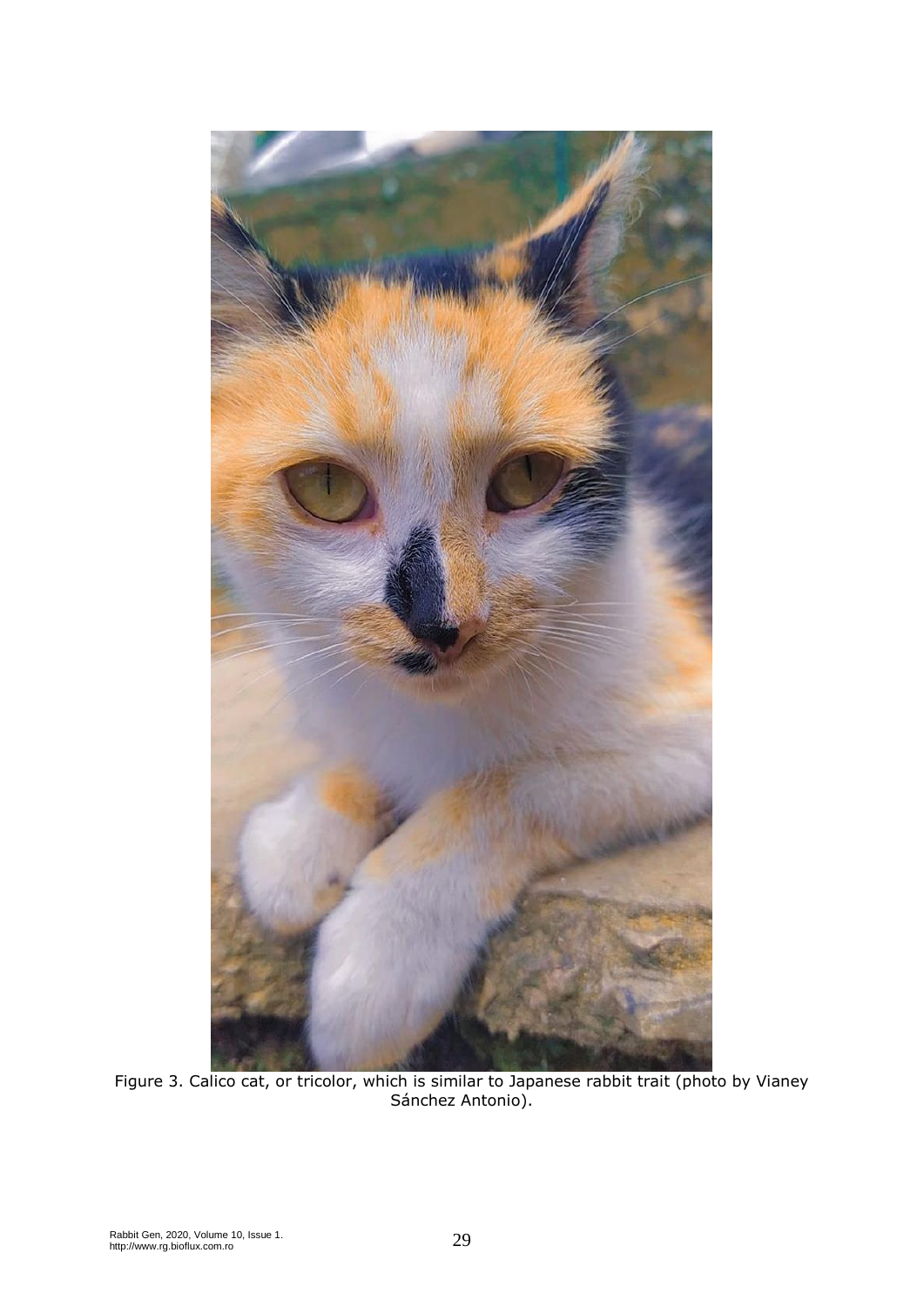

Figure 4. The calico koi carp (photo by Neil Vincent Maribao).

**Conclusions**. The e<sup>j</sup> allele from the E locus is a gene with extremely high versatility. In combination with other alleles and non-alleles it can produce a multitude of different color patterns that are extremely spectacular in domestic rabbits, such as calico cats or calico koi carps.

## **References**

Botha M., Petrescu-Mag I. V., Hettig A., 2013 The first full morphological description of the Cluj Rabbit (*Oryctolagus cuniculus*). North-Western Journal of Zoology 9(2):441-442.